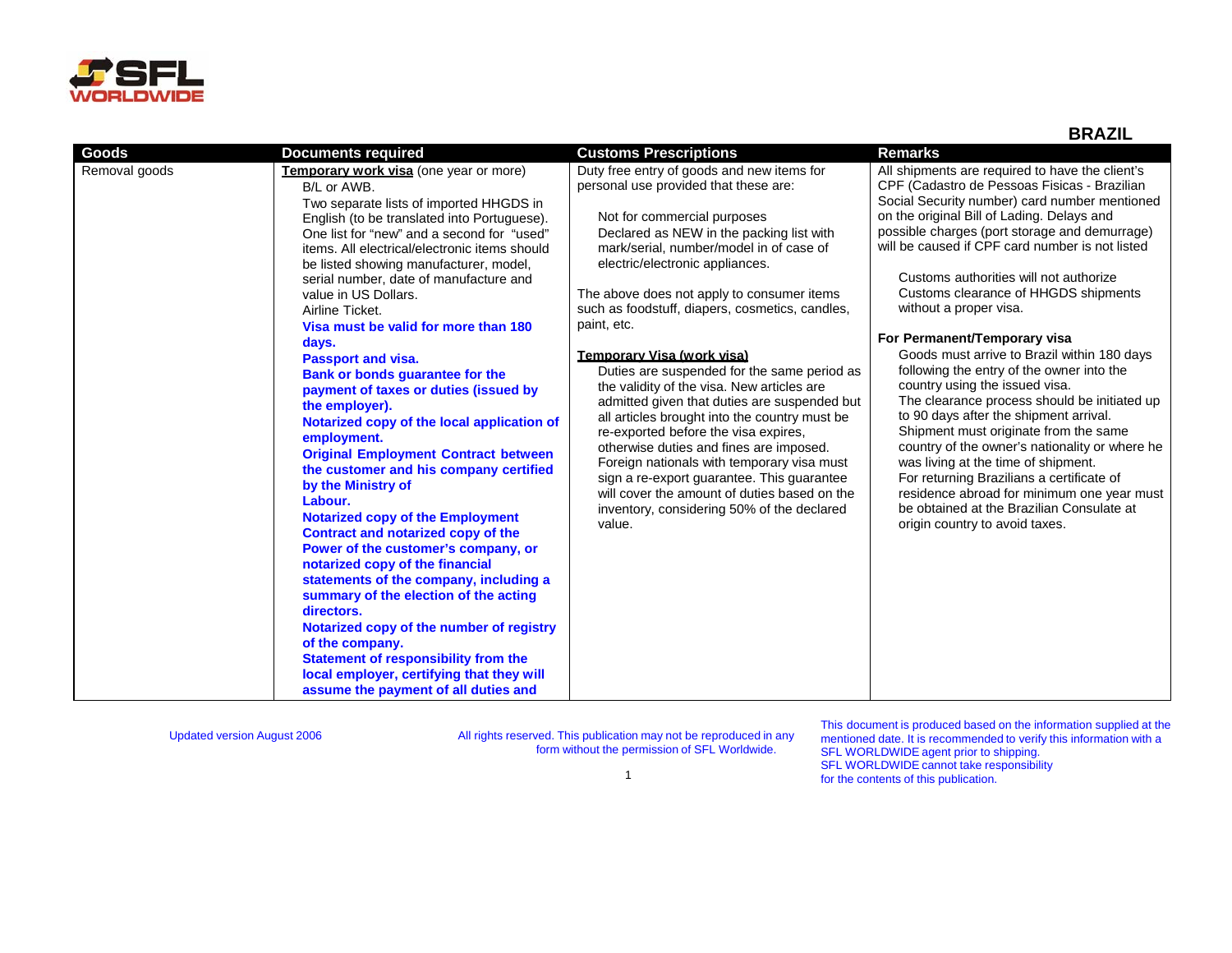

| Goods | <b>Documents required</b>                        | <b>Customs Prescriptions</b>                   | <b>Remarks</b> |
|-------|--------------------------------------------------|------------------------------------------------|----------------|
|       | taxes of your household and personal             |                                                |                |
|       | effects that are not shipped out again at        |                                                |                |
|       | the time of your departure from Brazil.          |                                                |                |
|       | <b>Profit and Loss statement of the last two</b> |                                                |                |
|       | years of the local employer in Brazil.           |                                                |                |
|       |                                                  |                                                |                |
|       | <b>Permanent visa</b>                            |                                                |                |
|       | Airline Ticket.                                  |                                                |                |
|       | Passport and permanent visa to be                |                                                |                |
|       | obtained before arrival in Brazil.               |                                                |                |
|       | Original and 2 copies of the inventory           |                                                |                |
|       | list, signed by the customer. This list          |                                                |                |
|       | must be translated in Portuguese by a            |                                                |                |
|       | registered translator, detailed and with         |                                                |                |
|       | values in US Dollars.                            |                                                |                |
|       | Original of the bill of lading or airway         |                                                |                |
|       | bill.                                            |                                                |                |
|       | Notarized power of attorney authorizing          |                                                |                |
|       | the Brazilian agent to represent the             |                                                |                |
|       | customer in the clearance (agent will            |                                                |                |
|       | furnish this form after arrival of the           |                                                |                |
|       | customer in Brazil).                             |                                                |                |
|       | <b>Notarized copy of the Brazilian</b>           |                                                |                |
|       | identification card.                             |                                                |                |
|       | Notarized copy of the Brazilian tax card         |                                                |                |
|       | $(CIC)$ .                                        |                                                |                |
|       | Notarized copy of the airplane ticket,           |                                                |                |
|       | showing the entry in Brazil.                     |                                                |                |
|       | Customers with visa must register at the         |                                                |                |
|       | <b>Federal Police Department in Brazil,</b>      |                                                |                |
|       | before the shipment is delivered.                |                                                |                |
|       | Returning Citizens after 1 year abroad)          |                                                |                |
|       | Airline Ticket.                                  | <b>Returning Brazilians and Permanent visa</b> |                |

This document is produced based on the information supplied at the mentioned date. It is recommended to verify this information with a SFL WORLDWIDE agent prior to shipping. SFL WORLDWIDE cannot take responsibility for the contents of this publication.

2

**BRAZIL**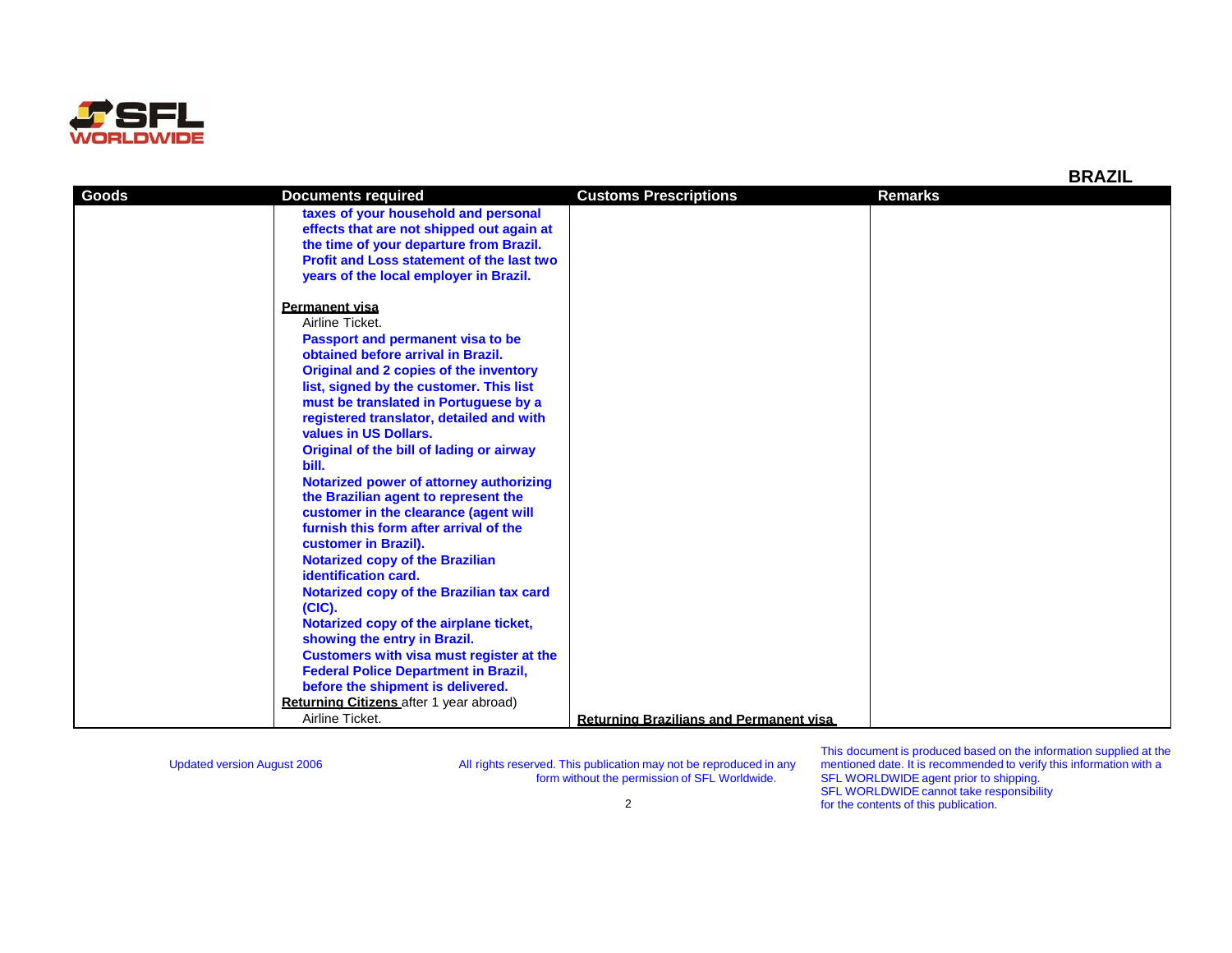

**Goods**

| Passport.                                     | <b>Holders</b>                               |
|-----------------------------------------------|----------------------------------------------|
| Bill of lading or airway bill.                | Are allowed duty-free entry of their         |
| One original and 2 copies of the              | unaccompanied baggage provided that          |
| inventory list, signed by the customer.       | articles are properly listed by the shipper. |
| This inventory must be translated into        |                                              |
| Portuguese by a registered translator,        |                                              |
| detailed and with values in US Dollars.       |                                              |
| All pets must be in the list. All electrical, |                                              |
| electronic, mechanic or optical               |                                              |
| appliances or devices must detail make,       |                                              |
| serial number, model and date of              |                                              |
| manufacture.                                  |                                              |
| Notarized power of attorney authorizing       |                                              |
| the agent in Brazil to represent the          |                                              |
| customer in the Customs clearance (our        |                                              |
| agent will furnish this form upon arrival     |                                              |
| of the customer in Brazil).                   |                                              |
| Notarized copy of the Brazilian tax card.     |                                              |
| <b>Notarized copy of the Brazilian</b>        |                                              |
| identification card.                          |                                              |
| Legalized copy of the airplane ticket,        |                                              |
| showing the entry in Brazil.                  |                                              |

Updated version August 2006 All rights reserved. This publication may not be reproduced in any Updated version August 2006 FL Worldwide.

**Documents required Customs Prescriptions Remarks**

**Letter of the company abroad, for which the customer worked, stating the length of the employment and salaries earned. Certificate of Residence from the Consulate, showing the time of** 

The packing list of each HHGDS shipment arriving at ports/airports in Brazil must be with the usual documentation required for Customs clearance, failure of which a fine will be

**residence abroad.**

This document is produced based on the information supplied at the mentioned date. It is recommended to verify this information with a SFL WORLDWIDE agent prior to shipping. SFL WORLDWIDE cannot take responsibility for the contents of this publication.

**BRAZIL**

3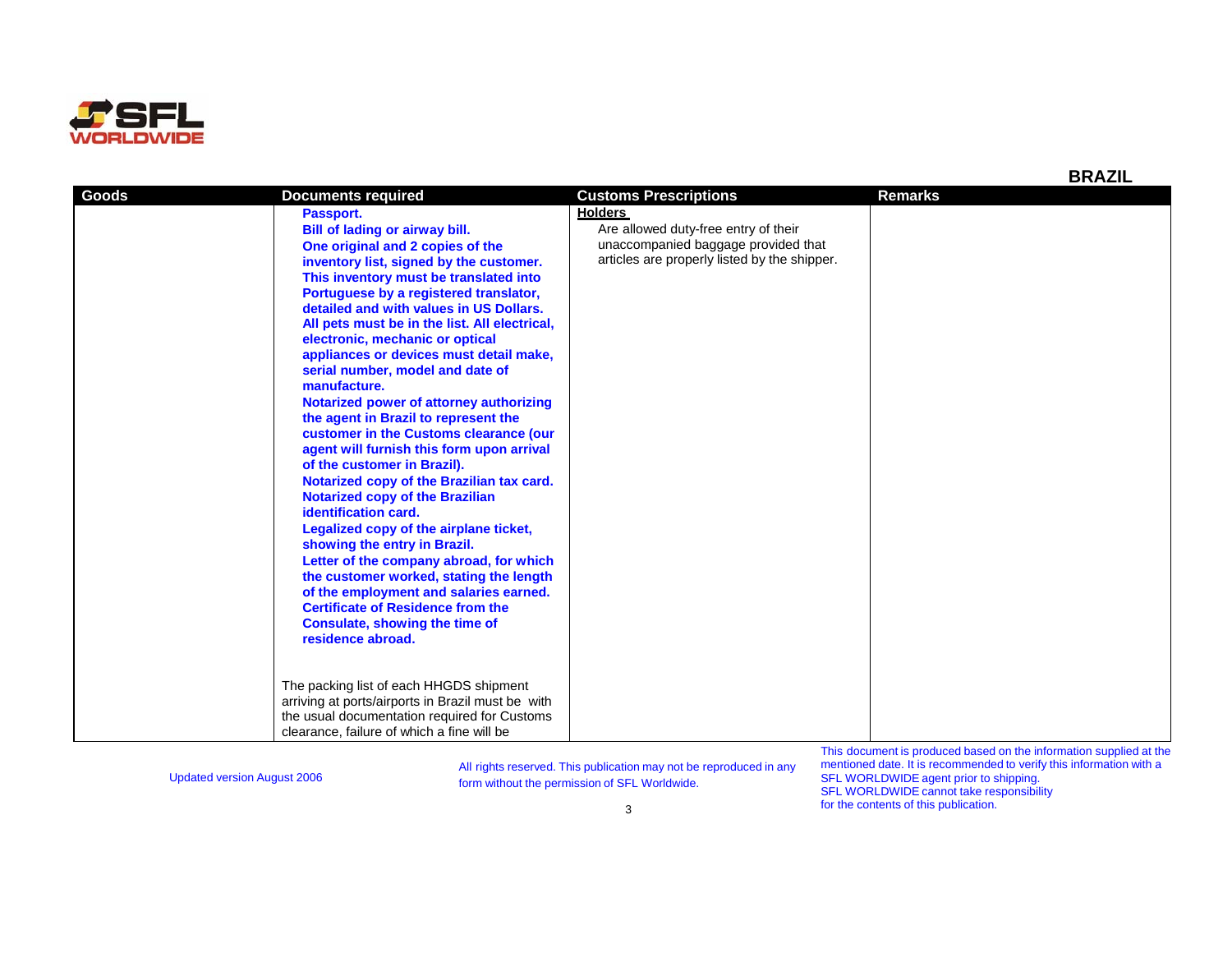

|                             |                                                                                                                                                                                                                                                                                                                                                                                                                                                                                                                                         |                                                   | PI\ALIL                                                                                                                 |
|-----------------------------|-----------------------------------------------------------------------------------------------------------------------------------------------------------------------------------------------------------------------------------------------------------------------------------------------------------------------------------------------------------------------------------------------------------------------------------------------------------------------------------------------------------------------------------------|---------------------------------------------------|-------------------------------------------------------------------------------------------------------------------------|
| Goods                       | <b>Documents required</b>                                                                                                                                                                                                                                                                                                                                                                                                                                                                                                               | <b>Customs Prescriptions</b>                      | <b>Remarks</b>                                                                                                          |
|                             | charged.                                                                                                                                                                                                                                                                                                                                                                                                                                                                                                                                |                                                   |                                                                                                                         |
| Diplomats' removals         | Passport.<br>Original of the bill of lading or airway<br>bill.<br>Notarized power of attorney authorizing<br>the Brazilian Agent to represent the<br>customer in the clearance (agent will<br>furnish this form after arrival of the<br>customer in Brazil).<br>Notarized copy of the Brazilian tax card<br>$(CIC)$ .<br><b>Notarized copy of the Brazilian</b><br>identification card.<br>Legalized copy of the airplane ticket,<br>showing the entry in Brazil.<br>Document of the franchise with the<br><b>Brazilian government.</b> | Duty free entry.                                  | Franchise will be granted only against<br>presentation of the B/L. Should be mailed<br>immediately.                     |
| Household appliances        | See removal goods.                                                                                                                                                                                                                                                                                                                                                                                                                                                                                                                      | Same as above.                                    | No restriction so long as in possession of<br>shipper for 6 months and compatible with<br>shipper's economic situation. |
| Inheritance                 | Inquire with your agent on each individual case.                                                                                                                                                                                                                                                                                                                                                                                                                                                                                        |                                                   |                                                                                                                         |
| Presents, Souvenirs         | See removal goods                                                                                                                                                                                                                                                                                                                                                                                                                                                                                                                       | Duty free entry if part of the household effects. | No restriction so long as not for commercial<br>purposes.                                                               |
| Works of Art, Antiques      | See removal goods                                                                                                                                                                                                                                                                                                                                                                                                                                                                                                                       | Duty free entry if part of the household effects. | Same as above.                                                                                                          |
| Precious metal objects      | See removal goods                                                                                                                                                                                                                                                                                                                                                                                                                                                                                                                       | Duty free entry if part of the household effects. | Must be strictly for personal use.                                                                                      |
| Motor vehicles              | Franchise (DSI), B/L.                                                                                                                                                                                                                                                                                                                                                                                                                                                                                                                   | Only foreign diplomats can import.                | Importation of engines or vehicles is<br>prohibited, except for diplomatic members.                                     |
| Passenger cars, motorcycles |                                                                                                                                                                                                                                                                                                                                                                                                                                                                                                                                         | Only foreign diplomats can import.                |                                                                                                                         |
| Other vehicles              |                                                                                                                                                                                                                                                                                                                                                                                                                                                                                                                                         | Same as above.                                    |                                                                                                                         |
| <b>Boats</b>                | Inquire with your agent for each individual case.                                                                                                                                                                                                                                                                                                                                                                                                                                                                                       |                                                   |                                                                                                                         |
| Machines, appliances, spare | Inquire with your agent for details.                                                                                                                                                                                                                                                                                                                                                                                                                                                                                                    |                                                   | Only allowed if required for exercise or shipper's                                                                      |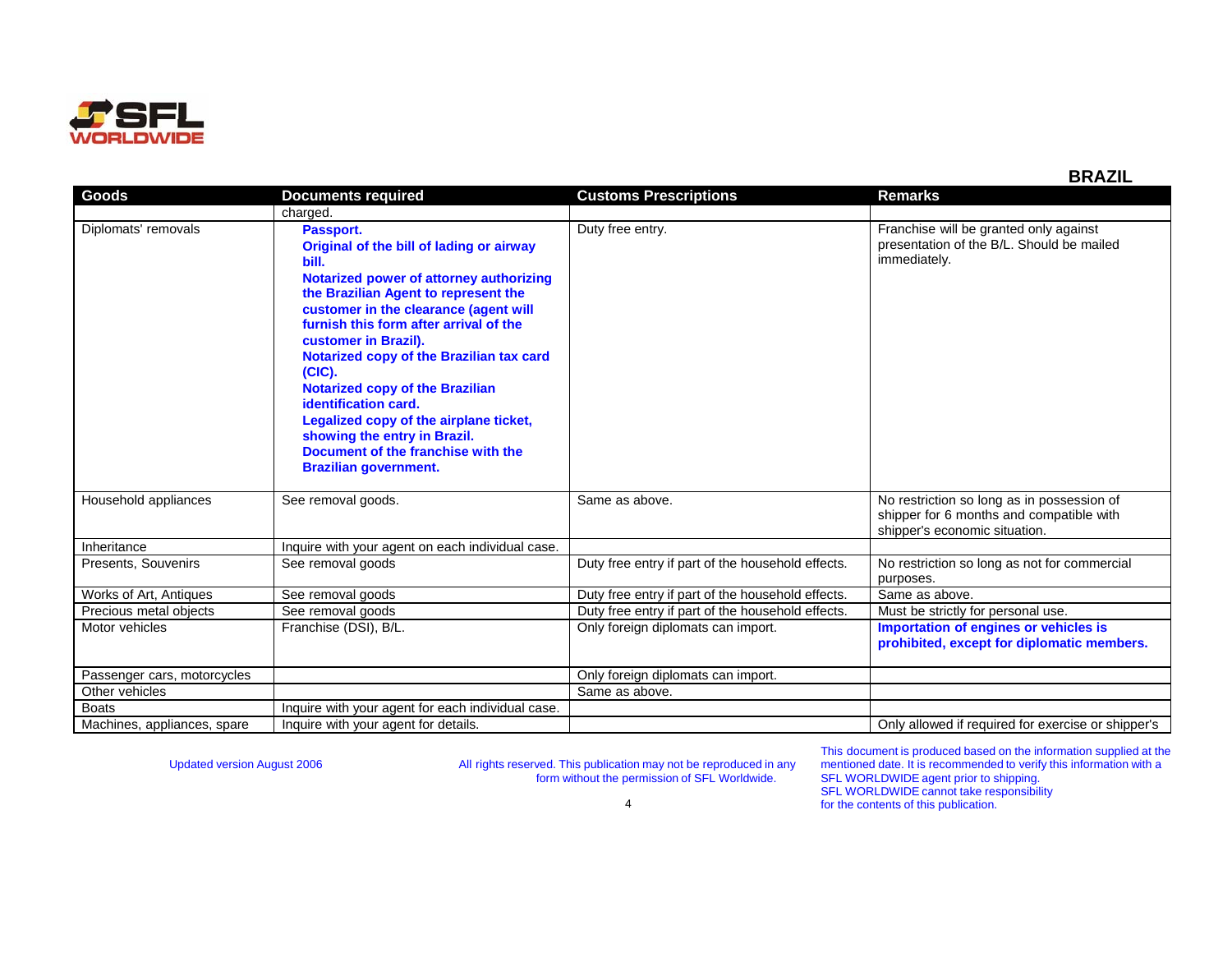

|                            |                                                                                                                  |                                                                                                                                                                                                                                                                                                                                                                                                                                                                                                                                                                                                                                                                                                                                                                                                                             | ᄓᇧᄼ                                                                                                                                                                                                                                                                                                               |
|----------------------------|------------------------------------------------------------------------------------------------------------------|-----------------------------------------------------------------------------------------------------------------------------------------------------------------------------------------------------------------------------------------------------------------------------------------------------------------------------------------------------------------------------------------------------------------------------------------------------------------------------------------------------------------------------------------------------------------------------------------------------------------------------------------------------------------------------------------------------------------------------------------------------------------------------------------------------------------------------|-------------------------------------------------------------------------------------------------------------------------------------------------------------------------------------------------------------------------------------------------------------------------------------------------------------------|
| Goods                      | <b>Documents required</b>                                                                                        | <b>Customs Prescriptions</b>                                                                                                                                                                                                                                                                                                                                                                                                                                                                                                                                                                                                                                                                                                                                                                                                | <b>Remarks</b>                                                                                                                                                                                                                                                                                                    |
| parts                      |                                                                                                                  |                                                                                                                                                                                                                                                                                                                                                                                                                                                                                                                                                                                                                                                                                                                                                                                                                             | profession.                                                                                                                                                                                                                                                                                                       |
| Cats & Dogs                | Health and vaccination certificate from point of<br>origin stamped at Brazilian Consulate.                       | Customs clearance only after examination by<br>veterinarian at customs.                                                                                                                                                                                                                                                                                                                                                                                                                                                                                                                                                                                                                                                                                                                                                     |                                                                                                                                                                                                                                                                                                                   |
| Other animals              | Subject to consultation with the Brazilian<br>Ministry of Agriculture prior to departure from<br>origin country. | Customs clearance only after examination by<br>veterinarian at port of entry.                                                                                                                                                                                                                                                                                                                                                                                                                                                                                                                                                                                                                                                                                                                                               |                                                                                                                                                                                                                                                                                                                   |
| Alcoholic beverages        | Part of household goods must be listed on the<br>shipper's inventory.                                            | Subject to payment of 50% on declared value for<br>import duties.                                                                                                                                                                                                                                                                                                                                                                                                                                                                                                                                                                                                                                                                                                                                                           |                                                                                                                                                                                                                                                                                                                   |
| Carpets                    | See removal goods.                                                                                               | Duty free entry if part of the household effects.                                                                                                                                                                                                                                                                                                                                                                                                                                                                                                                                                                                                                                                                                                                                                                           |                                                                                                                                                                                                                                                                                                                   |
| Plants                     |                                                                                                                  | Not allowed. Subject to confiscation.                                                                                                                                                                                                                                                                                                                                                                                                                                                                                                                                                                                                                                                                                                                                                                                       |                                                                                                                                                                                                                                                                                                                   |
| Tins & Food                |                                                                                                                  | Duty of 50% of the standard value or the<br>customs price list.                                                                                                                                                                                                                                                                                                                                                                                                                                                                                                                                                                                                                                                                                                                                                             |                                                                                                                                                                                                                                                                                                                   |
| <b>Prohibited Articles</b> |                                                                                                                  | <b>Flammable or corrosive materials.</b><br><b>Personal computers (only allowed if listed</b><br>in the inventory with value in US Dollars).<br>Foodstuff, sausages (all subject to high<br>duties). Only a reasonable amount of<br>canned or packed goods must be<br>shipped, except for temporary visa<br>holders.<br>Handguns and ammunition must be in a<br>list with a visa from the Consulate. These<br>must be registered at the Brazilian Army<br>before their release by the Customs.<br>Jewellery, currency or valuable articles.<br>Drugs and medicines (unless there is a<br>doctor's prescription).<br>Engines and vehicles (unless in the case<br>of diplomatic shipments).<br>High value coins or stamps collections.<br>Tobacco (free up to 400 cigarettes or 25<br>cigars or 250 of tobacco for pipe) High | Arms, Ammunition, dangerous objects<br>Subject to consultation with the Brazilian Army<br>prior to departure from country of origin.<br>Small calibre only, for personal use, hunting<br>rifles. No dangerous objects allowed. Guns and<br>ammunitions will be retained until inspected by<br>the army officials. |

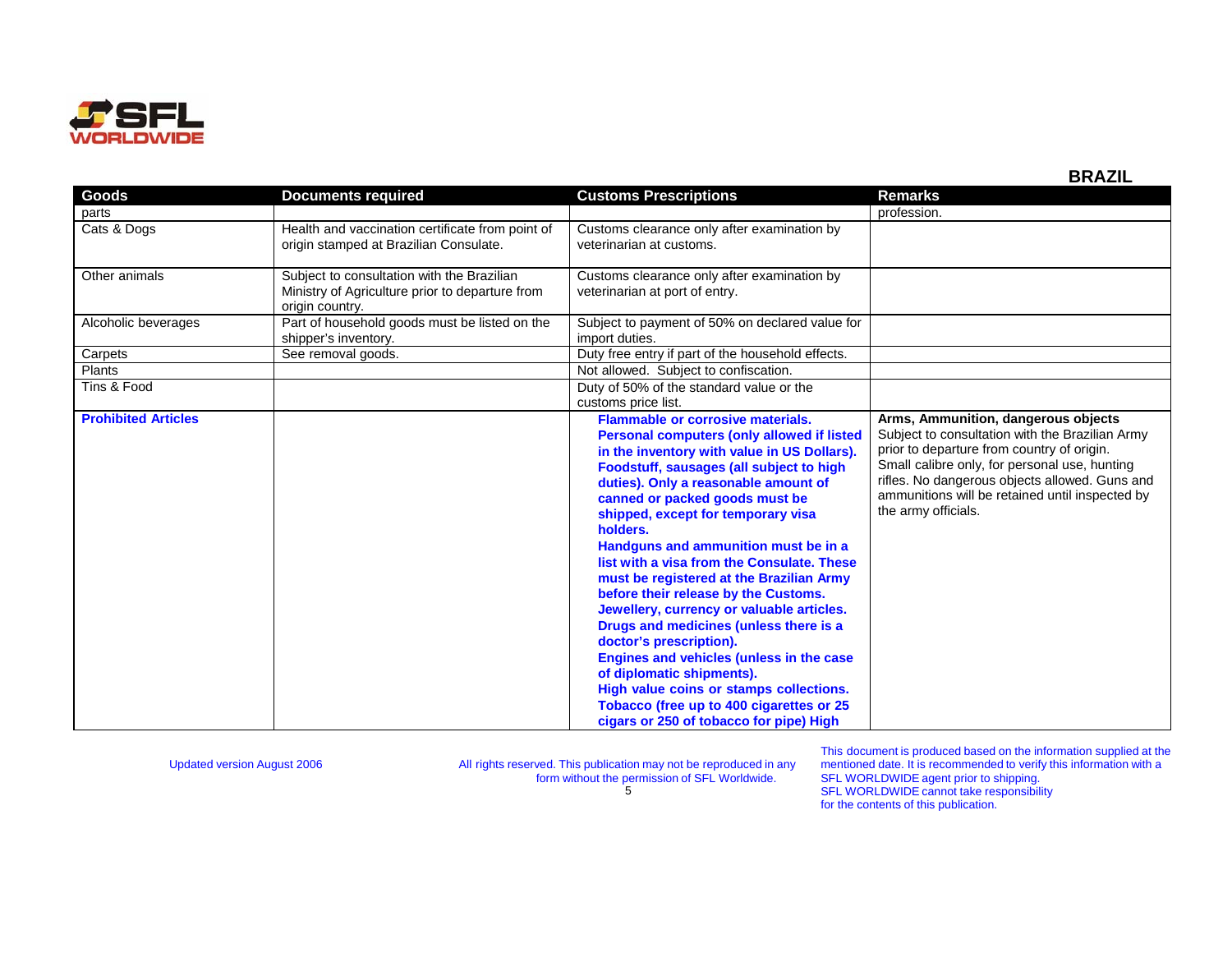

| Goods                                                          | <b>Documents required</b> | <b>Customs Prescriptions</b>                                                                                                                                                                                                                                                                                                                                                                                                                                                                                                                                                                                                                                                | <b>Remarks</b>                                                                                                                                                                                                                                                                                                                                                                                                                                                                                                                           |
|----------------------------------------------------------------|---------------------------|-----------------------------------------------------------------------------------------------------------------------------------------------------------------------------------------------------------------------------------------------------------------------------------------------------------------------------------------------------------------------------------------------------------------------------------------------------------------------------------------------------------------------------------------------------------------------------------------------------------------------------------------------------------------------------|------------------------------------------------------------------------------------------------------------------------------------------------------------------------------------------------------------------------------------------------------------------------------------------------------------------------------------------------------------------------------------------------------------------------------------------------------------------------------------------------------------------------------------------|
|                                                                |                           | duties are applied.<br>Wines and alcoholic beverages (2 litres<br>max.)<br><b>Customers with temporary visa will</b><br>always be subject to the payment of<br>duties.                                                                                                                                                                                                                                                                                                                                                                                                                                                                                                      |                                                                                                                                                                                                                                                                                                                                                                                                                                                                                                                                          |
| <b>Fumigation of</b><br>imported and exported<br>wooden crates |                           | The Brazilian Government adopted ISPM-15<br>(International standards for Phytosanitary<br><b>Measures Publication 15) Guidelines for</b><br><b>Regulating Wood Packaging Material in</b><br><b>International Trade (aka NIFM-15) to</b><br>standardise the treatment of wood packing<br>materials used for the transport of goods.<br>Effective September 2005, shipments into or<br>out of the country in wooden packaging,<br>need to have a Seal, certifying that these<br>have received the required treatment (HT =<br><b>Heated Treatment - a minimum wood core</b><br>temperature of 56°C for a minimum of 30<br>minutes; or fumigation with Methyl Bromide<br>(MT). | This regulation DOES NOT apply to wood<br>packing materials manufactured of:<br>Raw wood of 6 mm thickness or less<br>Processed wood produced by glue, heat<br>and pressure, or a combination thereof<br><b>Plywood sheets &amp; agglomerated</b><br>sawdust sheet<br><b>Oriented wooden fibre sheets</b><br><b>Sawdust &amp; Wooden fibre</b><br>Air and sea shipments to Brazil which are not<br>fumigated, may be fumigated in Brazil at the<br>cost of about US\$200.00; This would add 1-<br>3 days delay to the clearance process. |
|                                                                |                           | The minimum temperature should not be less<br>than 10°C and the minimum exposure time<br>should not fall below 16 hours.<br>The treatments established in the present<br>regulation intend to reduce the introduction<br>and/or the dissemination of quarantine<br>plaques associated to the wood packing.<br>The wood packing material must be marked                                                                                                                                                                                                                                                                                                                      | Items which may adversely a be affected by<br>the fumigation chemicals, including<br>foodstuffs, condiments, etc; should be<br>tightly wrapped and sealed in plastic prior to<br>the shipping.                                                                                                                                                                                                                                                                                                                                           |